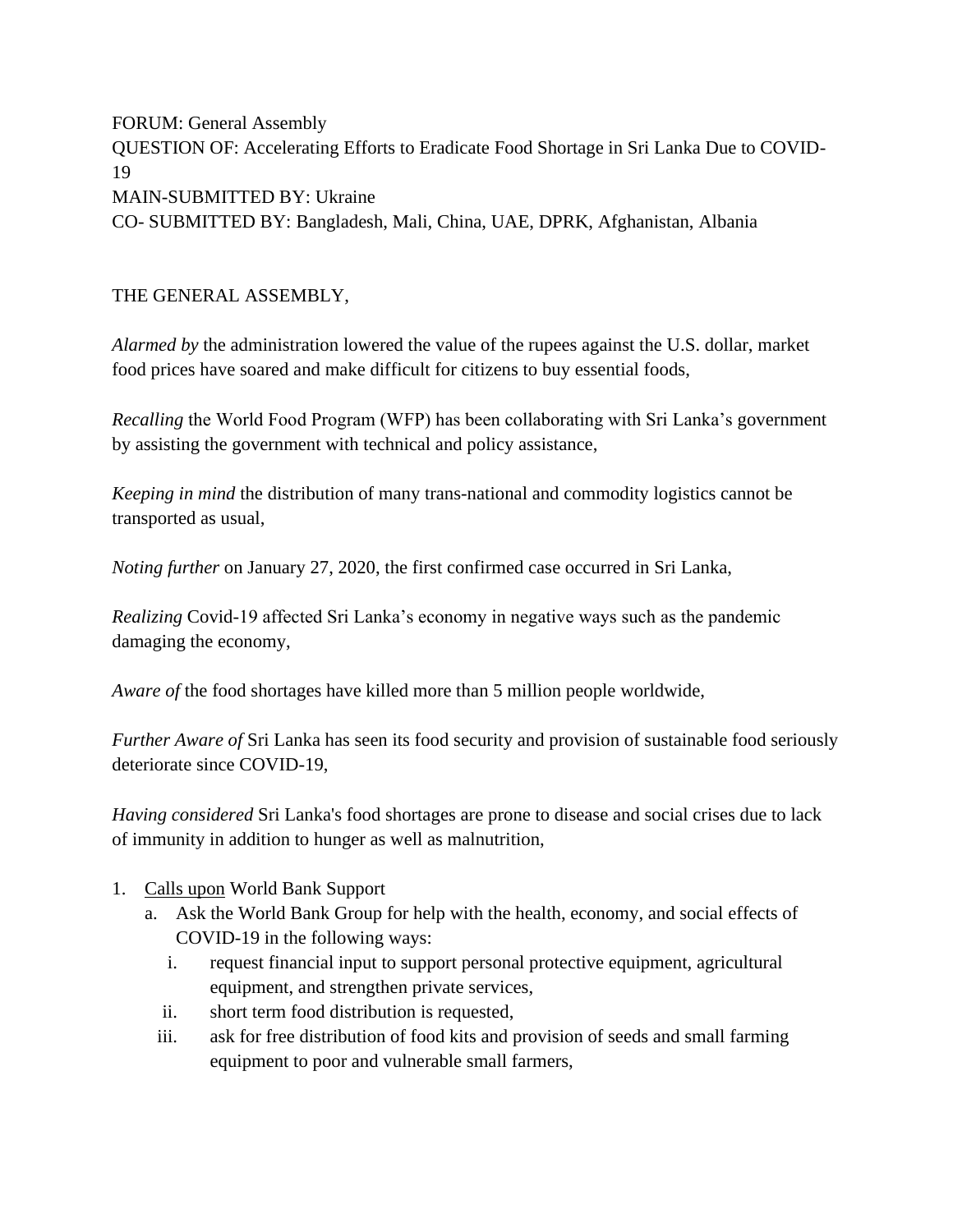- b. The Women's self-support organization requests support in accordance with the National Regular Life Hood Mission (NRLHM) jointly with the World Bank to solve the problem of lack of masks and disinfectants, and restore the supply of local kitchens and fresh food, and support vulnerable groups,
- 2. Reminds governments to organize programs that could mitigate the food insecurity issues by means such as but not limited to:
	- a. asking other governments to trade food for resources in Sri Lanka such as limestone and various types of precious gemstones,
	- b. make sustainable foods more widespread by supporting local businesses, which will help the inflation issue happening right now,
	- c. creating more jobs in ways such as but not limited to:
		- i. lowering the taxes to encourage more citizens to participate in the labor force
		- ii. building infrastructures that provide jobs such as factory workers, electricians, and workers for maintenance,
	- d. providing education for the younger generation so that they can find more jobs in the future,
- 3. Recommends Sri Lanka to ask for financial aid from places such as but not limited to:
	- a. global communities that are allies to Sri Lanka, such as Australia since during the peak of the pandemic, Australia has helped Sri Lanka with medical equipment and food,
	- b. non-governmental organizations such as Action Against Hunger,
	- c. contact the Supplemental Nutrition Association Program (SNAP), which is a non-profit that helps poverty people to get food the Women and Infant Children (WIC) program, which helps low-income families with pregnant mothers or infants under 5,
	- d. connecting with the International Fertilizer Development center (IFDC) to receive foods that are nutritionally appropriate and meet individual and collective consumer preferences,
- 4. Suggest More Economically Developed Countries (MEDCs) to support on improving existing infrastructure programs in Sri Lanka to help the country escape from the cycle of debts and start restoring its economy such in ways but not limited to:
	- a. create markets for infrastructure projects and services,
	- b. enhance the attractiveness of infrastructure projects for private funding,
	- c. overhaul infrastructure for radical innovation and productivity growth by:
		- i. long-term strategic land acquisition based on prior identification of strategic land corridors in cities and regions,
		- ii. better information and analytics for infrastructure construction and operation and the use of big data for infrastructure service planning,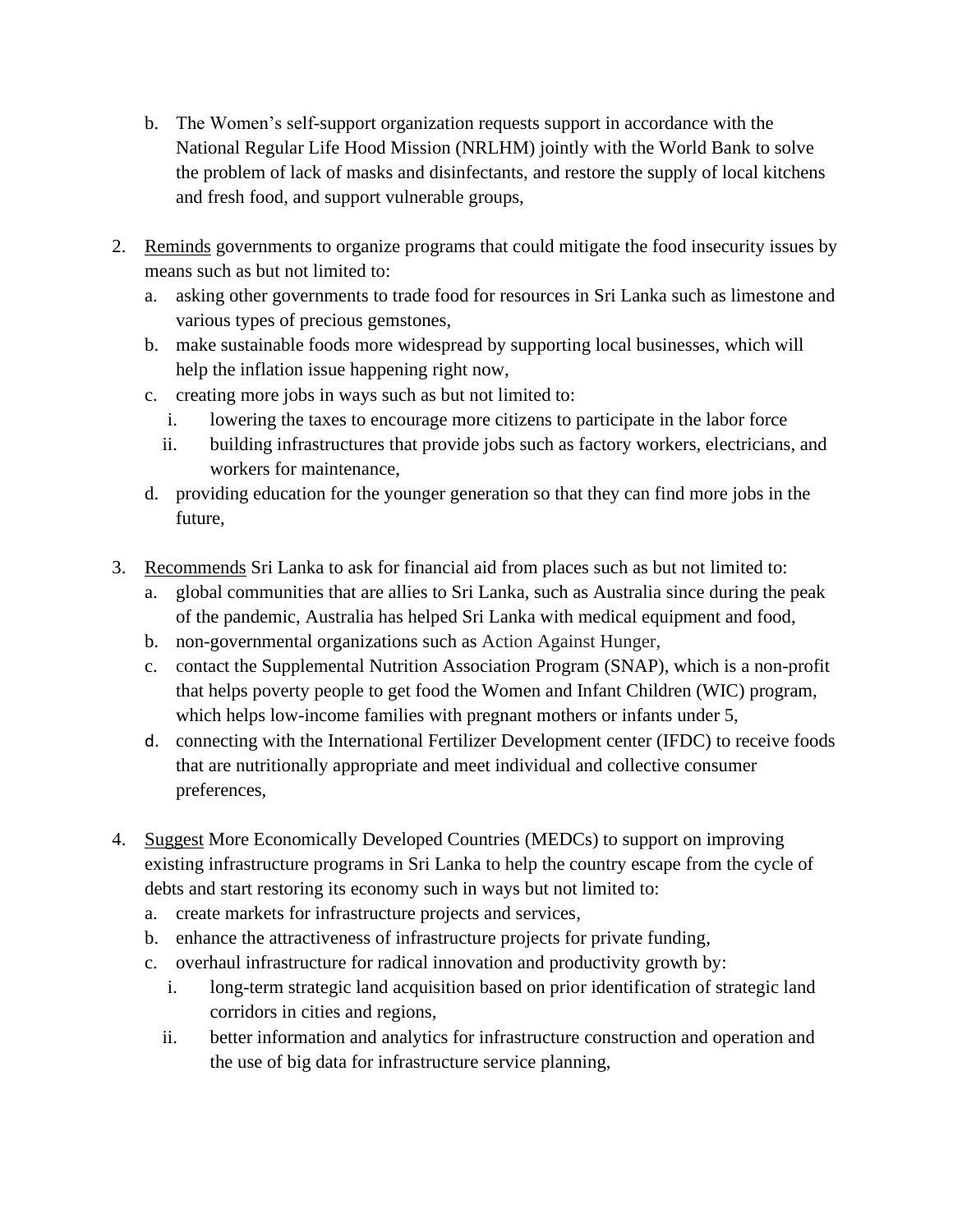- d. asking MEDCs to send supporters to develop time-efficient infrastructure building skills,
- 5. Further recommends Sri Lanka to plant beneficial seeds such as:
	- a. saline- alkali tolerant rice, which is a type of rice that can grow in saline-alkali land or be planted with saltwater, and does not need chemical fertilizers,
		- i. could be traded with other countries that don't have these kinds of rice,
		- ii. since it can be planted with saltwater and doesn't need chemical fertilizer then it would be valuable to places that might not have fresh water,
	- b. tattooing Rice, which is a type of rice that can keep growing after an excellent harvest,
- 6. Request Sri Lanka to make their food resources domestic, sustainable, and efficient in ways such as but not limited to:
	- a. carrying out vertical farming, which is the practice of growing crops in vertically stacked layers be used to maximize space and efficiency,
	- b. recycling waste:
		- i. using manure as a natural fertilizer,
		- ii. using crop waste to benefit local farms,
	- c. improving domestic to greatly improve Sri Lanka's economy in ways such as but not limited to:
		- i. supporting local businesses and farmers so that the money will eventually go back to the government,
		- ii. reduce the cost that the country spends on exports since farming foods domestically is much cheaper,
	- d. carrying out animal husbandry,
	- e. use lands that are not being used for infrastructure or humanitarian areas for farms and plantations,
- 7. Recommend people to use online services to publicize and make more people aware of the problems facing Sri Lanka by the following methods, but not limited to:
	- a. use online methods for people who have internet connection with such things but not limited to:
		- i. YouTube,
		- ii. Twitter,
		- iii. Instagram,
		- iv. Facebook,
		- v. Online news websites,
	- b. offline methods for people who might not have internet connection since Sri Lanka is still heavily undeveloped:
		- i. Newspapers,